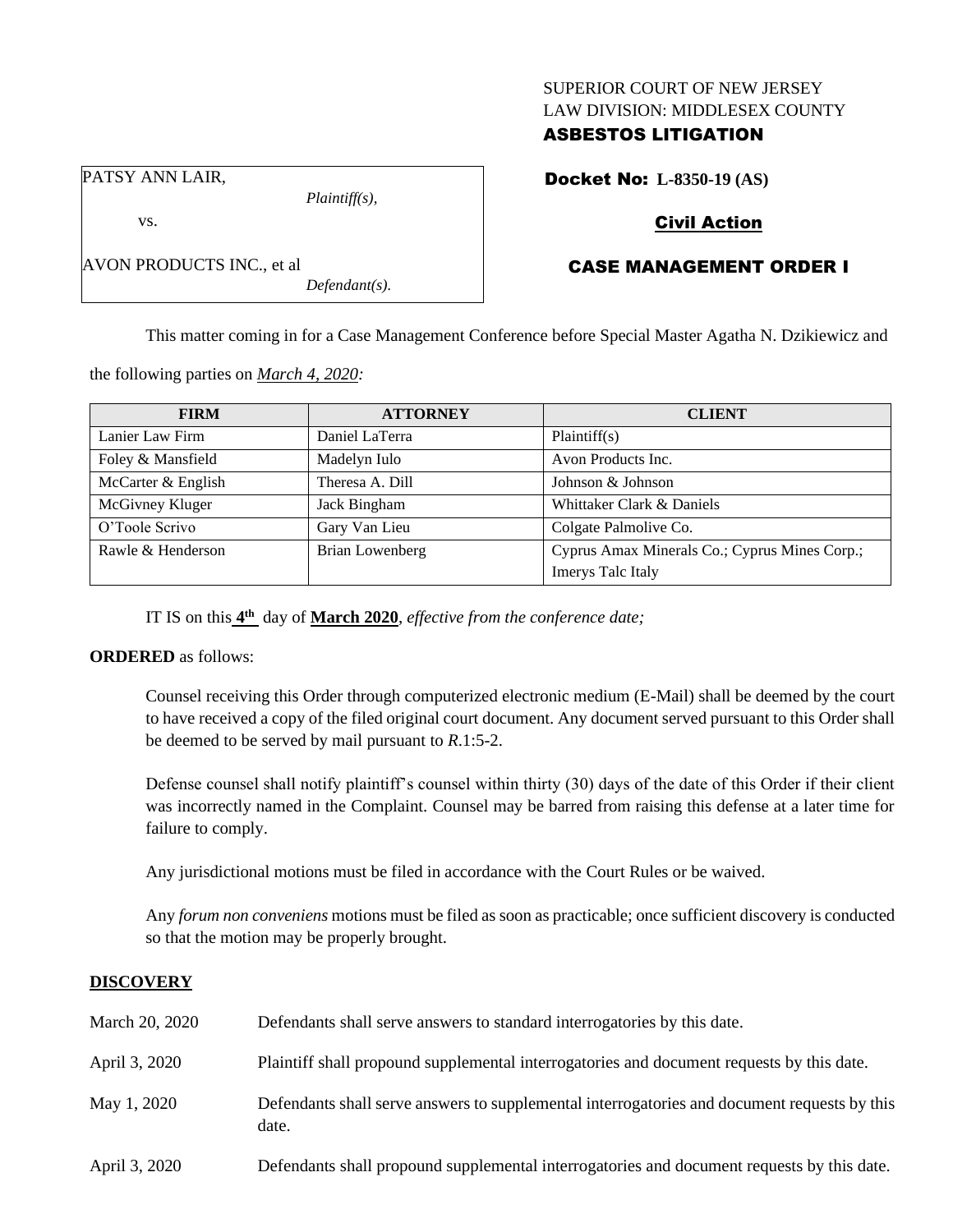| May 1, 2020   | Plaintiff shall serve answers to supplemental interrogatories and document requests by this<br>date.                                                                                                        |
|---------------|-------------------------------------------------------------------------------------------------------------------------------------------------------------------------------------------------------------|
| June 30, 2020 | Fact discovery, including depositions, shall be completed by this date. Plaintiff's counsel shall<br>contact the Special Master within one week of this deadline if all fact discovery is not<br>completed. |
| June 30, 2020 | Depositions of corporate representatives shall be completed by this date.                                                                                                                                   |

## **EARLY SETTLEMENT**

August 31, 2020 Settlement demands shall be served on all counsel and the Special Master by this date.

## **MEDICAL EXPERT REPORT**

| August 31, 2020  | Plaintiff shall serve medical expert reports by this date.                                                                                                                                                                                               |
|------------------|----------------------------------------------------------------------------------------------------------------------------------------------------------------------------------------------------------------------------------------------------------|
| August 31, 2020  | Upon request by defense counsel, plaintiff is to arrange for the transfer of pathology specimens<br>and x-rays, if any, by this date.                                                                                                                    |
| October 16, 2020 | Defendants shall identify its medical experts and serve medical reports, if any, by this date. In<br>addition, defendants shall notify plaintiff's counsel (as well as all counsel of record) of a<br>joinder in an expert medical defense by this date. |

## **LIABILITY EXPERT REPORTS**

| August 31, 2020  | Plaintiff shall identify its liability experts and serve liability expert reports by this date or<br>waive any opportunity to rely on liability expert testimony.           |
|------------------|-----------------------------------------------------------------------------------------------------------------------------------------------------------------------------|
| October 16, 2020 | Defendants shall identify its liability experts and serve liability expert reports, if any, by this<br>date or waive any opportunity to rely on liability expert testimony. |

## **SUMMARY JUDGMENT MOTION PRACTICE**

- November 6, 2020 Summary judgment motions shall be filed no later than this date.
- December 4, 2020 Last return date for summary judgment motions.

## **ECONOMIST EXPERT REPORTS**

- August 31, 2020 Plaintiff shall identify its expert economists and serve expert economist report(s), if any, by this date or waive any opportunity to rely on economic expert testimony.
- October 16, 2020 Defendants shall identify its expert economists and serve expert economist report(s), if any, by this date or waive any opportunity to rely on economic expert testimony.

## **EXPERT DEPOSITIONS**

January 15, 2021 Expert depositions shall be completed by this date. To the extent that plaintiff and defendant generic experts have been deposed before, the parties seeking that deposition in this case must file an application before the Special Master and demonstrate the necessity for that deposition. To the extent possible, documents requested in a deposition notice directed to an expert shall

 $\_$  , and the set of the set of the set of the set of the set of the set of the set of the set of the set of the set of the set of the set of the set of the set of the set of the set of the set of the set of the set of th